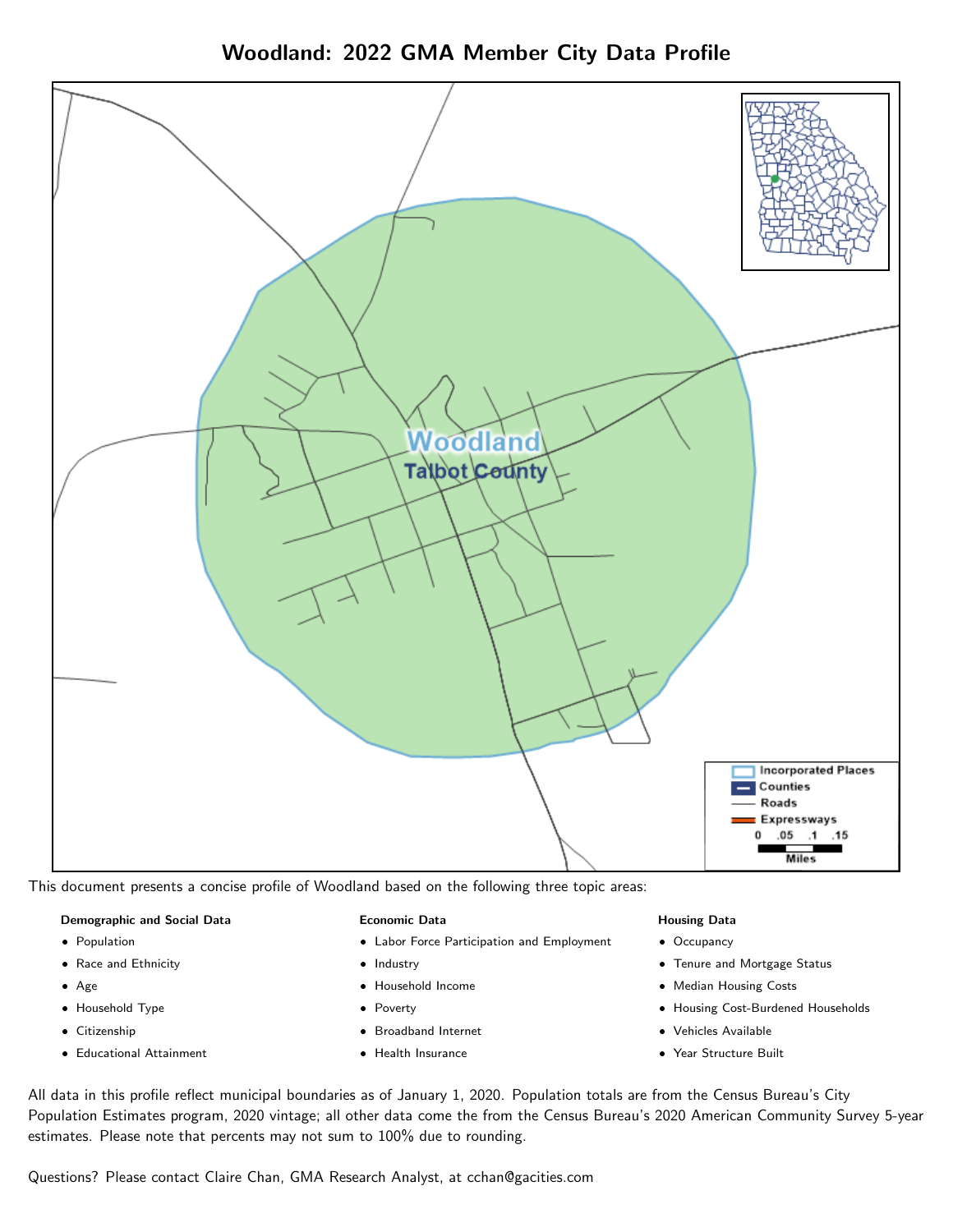# Woodland: Demographic and Social





**Citizenship** 

| <b>Native Born</b><br>100% |  |
|----------------------------|--|

Race and Ethnicity



Source: U.S. Census Bureau, City Population Estimates, 2020 vintage Source: American Community Survey, 2020 5-year estimates, table B03002

# Household Type



Source: American Community Survey, 2020 5-year estimates, table B01001 Source: American Community Survey, 2020 5-year estimates, table B11001

## Educational Attainment



Source: American Community Survey, 2020 5-year estimates, table B05002 Source: American Community Survey, 2020 5-year estimates, table B15002

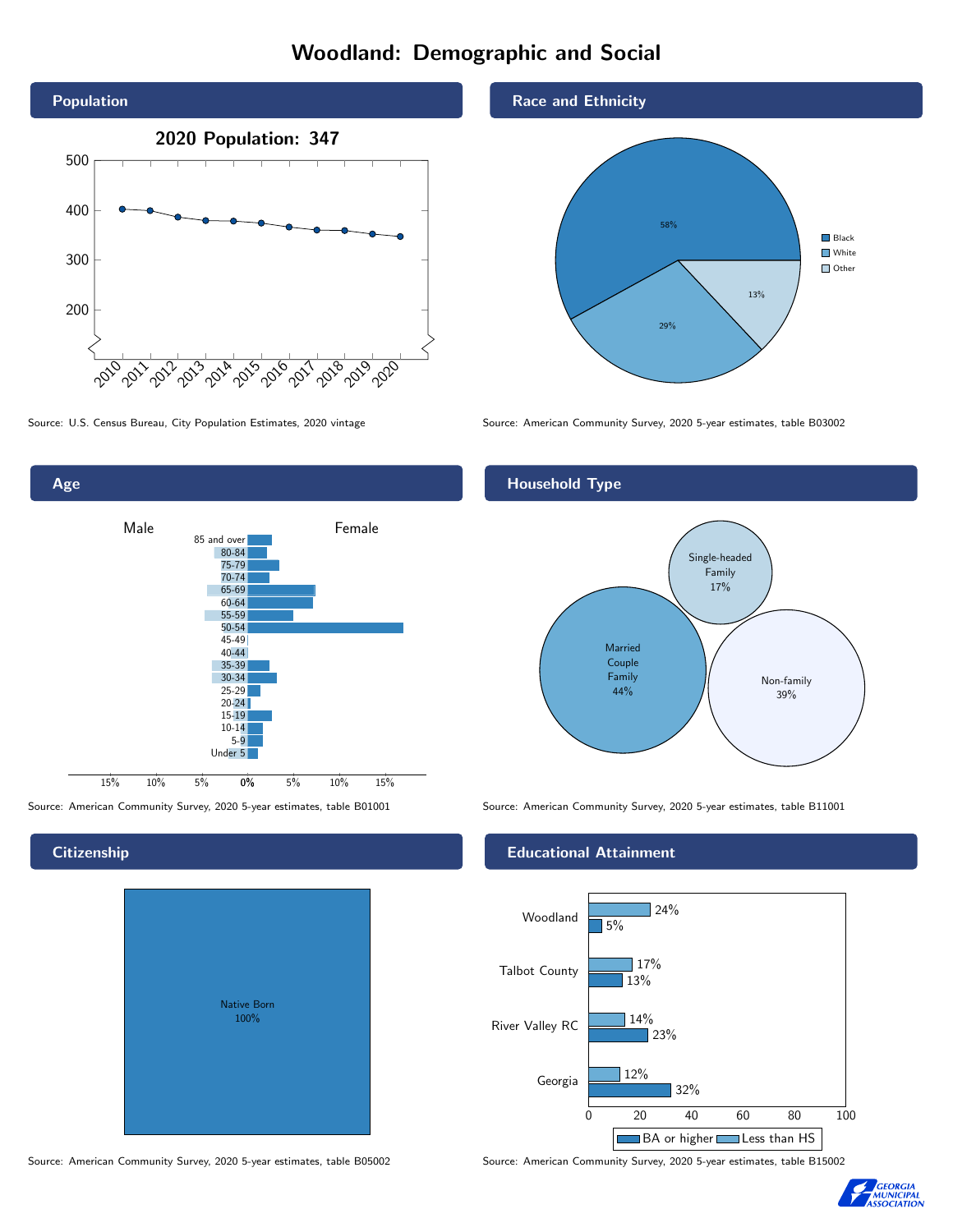# Woodland: Economic



Source: American Community Survey, 2020 5-year estimates, table B23001 Note: Unemployment rate is based upon the civilian labor force.

## Industry

| Agriculture, forestry, fishing and hunting, and mining      |     |
|-------------------------------------------------------------|-----|
| Construction                                                |     |
| Manufacturing                                               | 33% |
| <b>Wholesale Trade</b>                                      | 5%  |
| Retail Trade                                                | 6%  |
| Transportation and warehousing, and utilities               |     |
| Information                                                 |     |
| Finance and insurance, real estate, rental, leasing         |     |
| Professional, scientific, mgt, administrative, waste mgt    |     |
| Educational services, and health care and social assistance |     |
| Arts, entertainment, recreation, accommodation, food        |     |
| service                                                     |     |
| Other services, except public administration                |     |
| Public administration                                       |     |

Source: American Community Survey, 2020 5-year estimates, table C24030



Source: American Community Survey, 2020 5-year estimates, tables B19013 and B19025 Source: American Community Survey, 2020 5-year estimates, table B17010



Poverty



#### Health Insurance



Source: American Community Survey, 2020 5-year estimates, table B28002 Source: American Community Survey, 2020 5-year estimates, table B18135